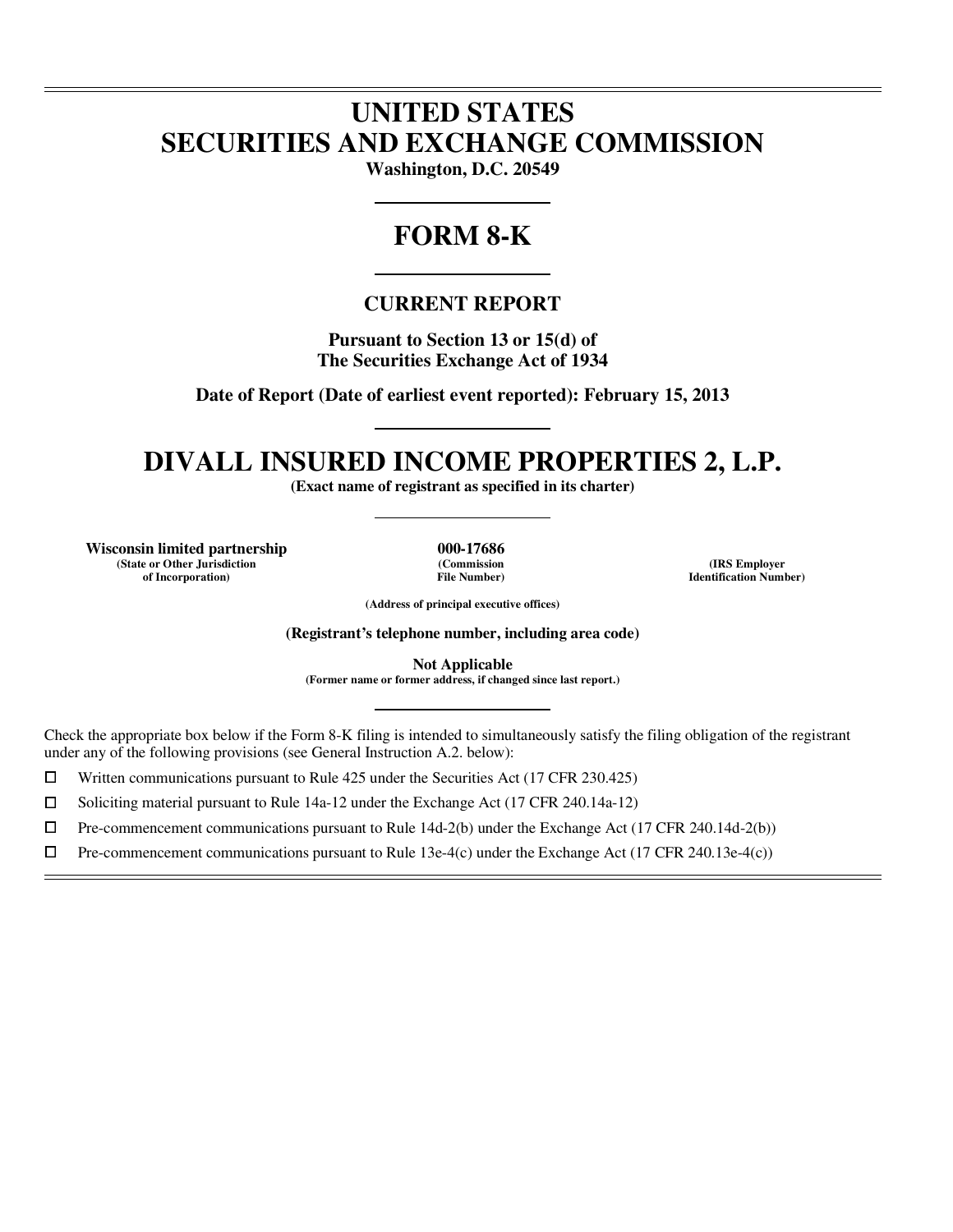#### **Item 2.02. Results of Operations and Financial Condition**

Attached to this Form 8-K as Exhibit 99.1, is a copy of the 2012 Fourth Quarter Newsletter ("the Newsletter") letter to be sent by DiVall Insured Income Properties 2, LP ("the Partnership") to its limited partners ("the Limited Partners") on or about February 15, 2013. The Newsletter informs the Limited Partners of certain financial and distribution information and other events relevant to the Partnership for the fourth quarter of 2012 and for the year-ended December 31, 2012, and for the upcoming fiscal year 2013.

### **Item 7.01. Regulation FD Disclosure**

Attached to this Form 8-K as Exhibit 99.2, is a copy of a letter to be sent by the Partnership to its Limited Partners on or about February 15, 2013 from the General Partner, in connection with, among other things, the Partnership's annual statement of the Net Unit Value ("NUV") of each Limited Partner Unit ("Unit"), being the Partnership's estimate of the NUV for purposes of the Employee Retirement Income Security Act, as amended (ERISA), which letter, is incorporated by reference in its entirety into this report.

In order for qualified plans to report account values as required by ERISA, we provide an estimated NUV on an annual basis. As of December 31, 2012, the annual statement of NUV for our Limited Partners subject to ERISA was estimated to approximate \$340 per Unit. The estimated NUV was determined by the use of a combination of different indicators and an internal assessment of value utilizing a common means of valuation, primarily under the direct capitalization method as of December 31, 2012. No independent appraisals were obtained or are planned to be obtained. The annual statement of estimated NUV for Limited Partners subject to ERISA and to certain other plan investors is only an estimate and may not reflect the actual NUV. It should be noted that ERISA plan fiduciaries and IRA custodians may use estimated NUV valuations obtained from other sources, such as prices paid for the Registrant's units in secondary markets, and that such estimated unit valuations may well be lower than those estimated by the General Partner. The annual statement of estimated NUV is based on the estimated value of the Partnership's Units as of the end of our fiscal year. As with any valuation methodology, the General Partner's methodology is based upon a number of estimates and assumptions that may not be accurate or complete. Different parties with different assumptions and estimates could derive a different estimated NUV. Accordingly, with respect to the estimated NUV, the Partnership can give no assurance that:

- an investor would be able to resell his or her units at this estimated NUV;
- an investor would ultimately realize distributions per unit equal to the Partnership's estimated NUV per Unit upon the liquidation of all of the Partnership's assets and settlement of its liabilities;
- the Partnership's units would trade at the estimated NUV in a secondary market; or
- the methodology used to estimate the Partnership's NUV would be acceptable to FINRA or under ERISA for compliance with their respective reporting requirements.

The information furnished pursuant to this "Item 2.02 Results for Operations and Financial Condition" and "Item 7.01 Regulation FD Disclosure," of Form 8-K and the information contained in Exhibits 99.1 and 99.2, shall not be deemed to be "filed" for the purposes of Section 18 of the Exchange Act (as amended, the "Exchange Act") or otherwise subject to the liabilities of that section. Such information may only be incorporated by reference in another filing under the Exchange Act or the Securities Act of 1933 if such subsequent filing specifically references this current report on Form 8-K. In addition, the furnishing of information in this current report on Form 8-K is not intended to, and does not, constitute a determination or admission by the Partnership that the information is material or complete.

2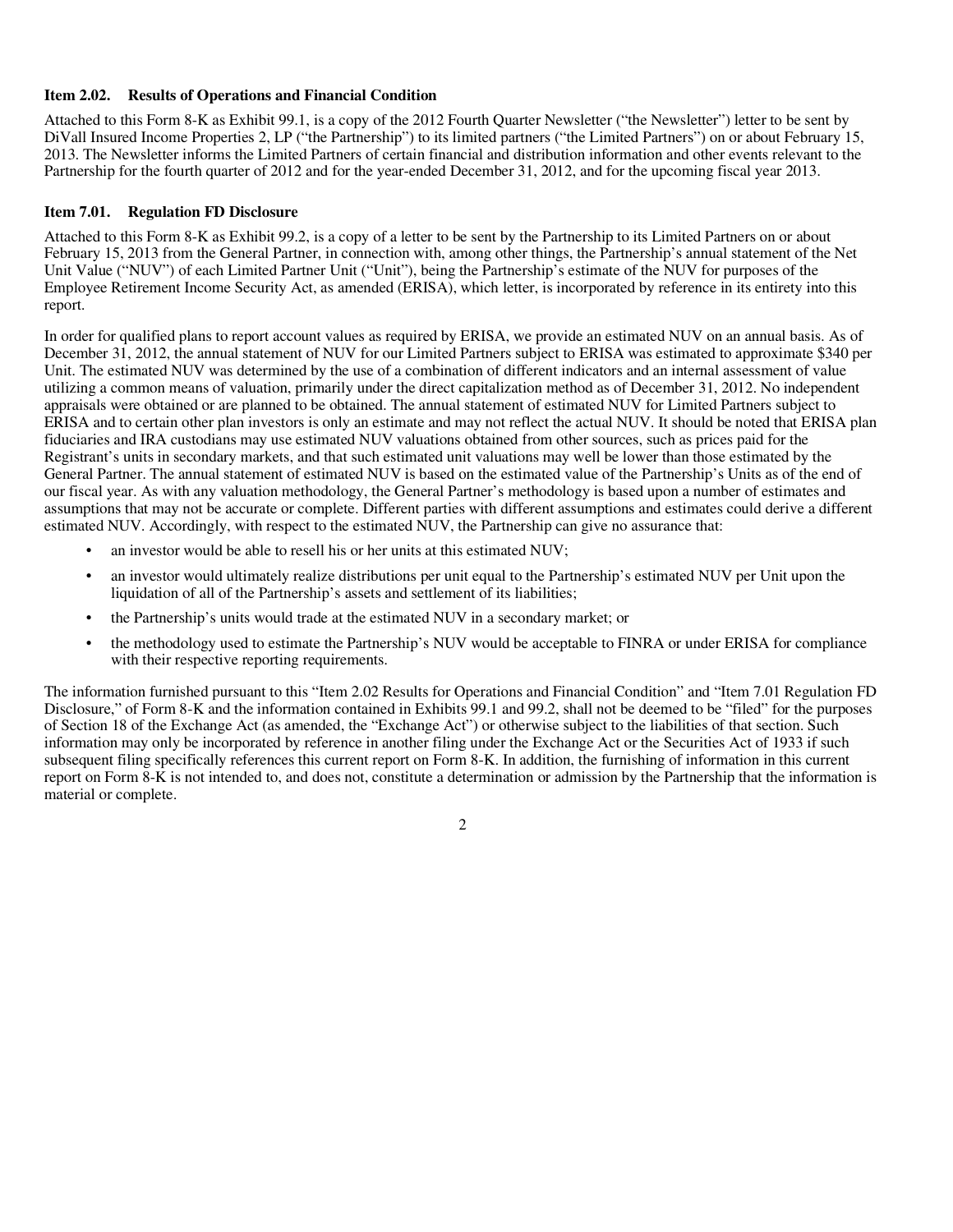#### **Forward-Looking Statements**

This current report on Form 8-K, and the information contained in Exhibit 99.1 and Exhibit 99.2 incorporated herein, contain forward-looking statements within the meaning of the safe harbor provisions of the Private Securities Litigation Reform Act of 1995. Such forward-looking statements include statements describing the objectives, projections, estimates or future predictions of the Partnership's operations. These statements may be identified by the use of forward-looking terminology such as "anticipates," "believes," "could," "estimate," "expect," "will," or other variations on these terms. The Partnership cautions that by their nature forward-looking statements involve risk or uncertainty and that actual results may differ materially from those expressed in any forward-looking statements as a result of such risks and uncertainties, including but not limited to: future economic and market conditions; changes in the commercial real estate markets, uncertainties related to tenant operations [insert other risks as appropriate].

All forward-looking statements contained in Exhibit 99.1 and Exhibit 99.2 incorporated herein are expressly qualified in their entirety by this cautionary notice. The reader should not place undue reliance on such forward-looking statements, since the statements speak only as of the date that they are made and the Partnership has no obligation and does not undertakes publicly to update, revise or correct any forward-looking statement for any reason.

# **Item 9.01 Financial Statements and Exhibits**

### (d) **Exhibits**

The following exhibits are included with this Report:

- 99.1 Fourth Quarter 2012 Newsletter of the Partnership.
- 99.2 Letter to Limited Partners of DiVall Insured Income Properties 2, LP from General Partner, dated February 15, 2013.

# 3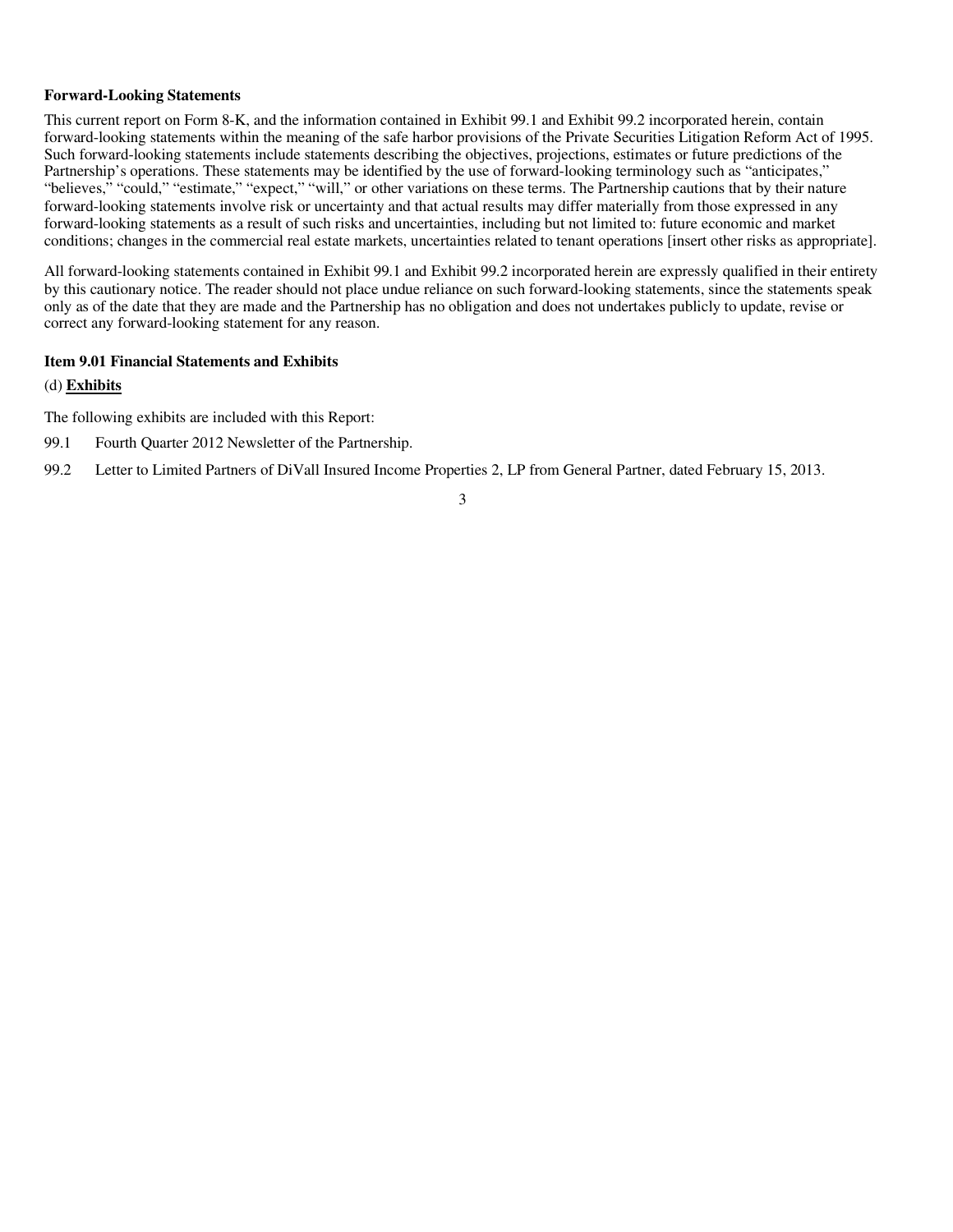# **SIGNATURES**

Pursuant to the requirements of the Securities Exchange Act of 1934, the registrant has duly caused this report to be signed on its behalf by the undersigned hereunto duly authorized.

> **DiVall Insured Income Properties 2, LP** (Registrant) By: The Provo Group, Inc., General Partner

Date: February 15, 2013 By: /s/ Bruce A. Provo

Bruce A. Provo, its President

4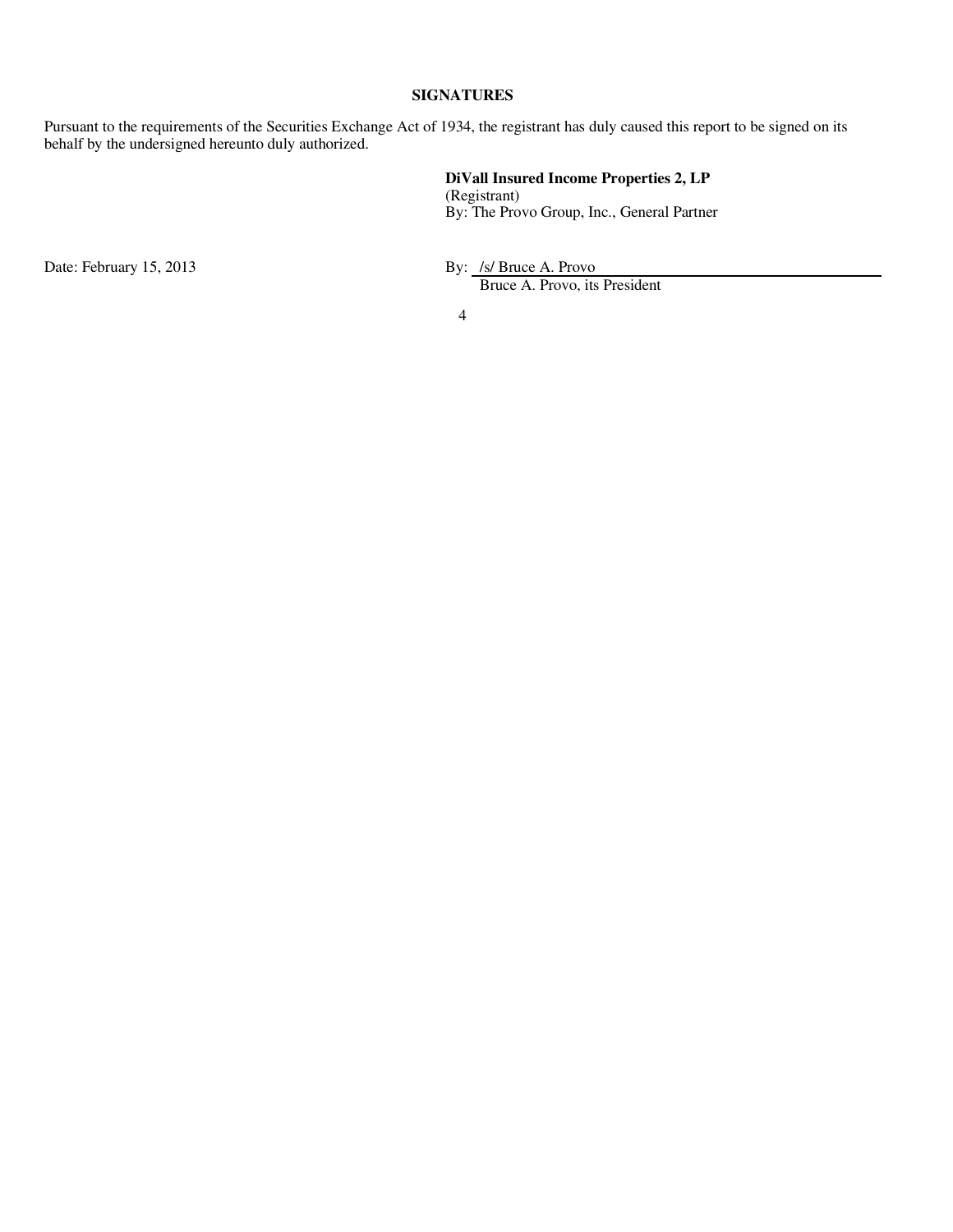#### **EXHIBIT 99.1**

# **DiVall Insured Income Properties 2, L.P.**  QUARTERLY NEWS *February 15, 2013*

#### **A Publication of The Provo Group, Inc. FOURTH QUARTER 2012**

### *FOURTH QUARTER OF 2012 DISTRIBUTION…*

The Partnership is distributing \$550,000 for the Fourth Quarter of 2012, which is \$11.88 per unit. This is \$110,000 (\$2.38 per unit) higher than the originally budgeted amount. The sale of the vacant Phoenix, AZ property in October 2012, which was not budgeted, netted \$293,000 (\$6.33 per unit) to the partnership. However, this is partially offset by the two year extension of the Note Receivable, which extended principal payments of \$197,000 (\$4.26 per unit) beyond 2012.

#### *ADDITIONAL FINANCIAL INFORMATION CAN BE ACCESSED…*

For further Quarterly 2012 unaudited financial information, see the Partnership's interim financial reports filed on Form 10-Q. A copy of the First, Second and Third Quarter 2012 10-Q's and other public reports can be viewed and printed free of charge at the Partnership's website at www.divallproperties.com or at the SEC's website at www.sec.gov. The Partnership's 2012 Annual Report on Form 10-K is anticipated to be filed with the SEC by March 31, 2013, at which time the report can also be accessed via the websites.

#### **DISTRIBUTION HIGHLIGHTS**

- **\$550,000 (\$11.88 per unit)** distributed for the **fourth** quarter of 2012, (see **Adjusted Condensed Statements of Cash Flows attached**)**.**
- **\$1,195,000 (\$25.82 per unit)** distributed for the **first through fourth** Quarters of 2012, (see **Adjusted Condensed Statements of Cash Flows attached**)**.**

**Between \$1,617.55 and \$1,468.37** is the range of cumulative total distributions per unit from the *first* unit sold to the *last* unit sold before the offering closed (3/90), respectively. (Distributions are from both adjusted cash flow from operations and "net" cash activity from financing and investing activities).

#### *PARTNERSHIP OUTLOOK for 2013…*

As of December 31, 2012, all 12 of the Partnership properties were leased and all operating tenants were continuing to abide by the terms of their leases. No leases are set to expire in 2013. Management plans to continue its objective to enhance asset values and maintain predictable cash flows from operations.

Based on current projections, the Partnership anticipates distributing an aggregate of \$950,000 (\$20.53 per unit) from adjusted operating cash flows and "net" cash activity from investing and financing activities for the four quarters of 2013. We do not anticipate any property sales in 2013.

#### *FORWARD LOOKING STATEMENTS*

*Forward-looking statements that were true at the time made may ultimately prove to be incorrect or false. Investors are cautioned not to place undue reliance on forward-looking statements, which reflect the Partnership's management's view only as of February 1, 2012, the date this newsletter was sent for printing and mail assembly The Partnership undertakes no obligation to update or revise forward-looking statements to reflect changed assumptions, the occurrence of unanticipated events or changes to future operating results. Factors that could cause actual results to differ materially from any forward-looking statements made in this newsletter*  include changes in general economic conditions, changes in real estate conditions and markets, inability of current tenants to meet *financial obligations, inability to obtain new tenants upon the expiration of existing leases, and the potential need to fund tenant improvements or other capital expenditures out of operating cash flow.* 

**SEE INSIDE Property Highlights 2 Questions & Answers 2 Contact Information**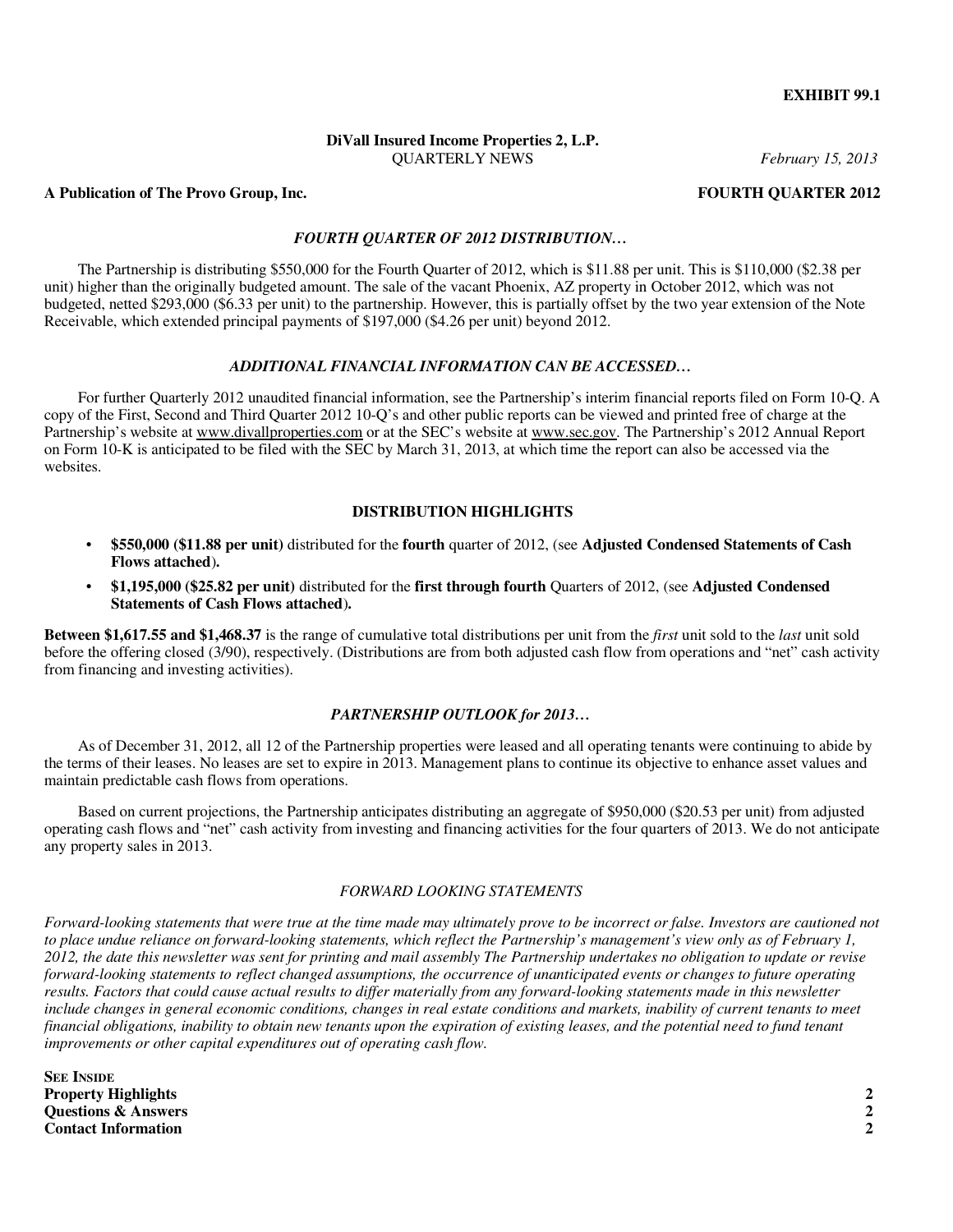### **PROPERTY SOLD**

**Vacant Phoenix, AZ property:** The carrying amount of the vacant Phoenix, AZ property was reduced by \$390,117 during the fiscal year 2011, to its estimated fair value of \$150,000. A contract to sell the vacant Phoenix, Arizona property for \$325,000 was executed in February 2012. The sale was closed on October 22, 2012, resulting in net cash proceeds of \$293,000, after third party commissions and other selling expenses.

# **QUESTIONS & ANSWERS**

#### *When can I expect to receive my next distribution mailing?*

Your distribution correspondence for the First Quarter of 2013 is scheduled to be mailed on May 15, 2013.

# *When can I expect to receive my Partnership K-1?*

According to IRS regulations, Management is not required to mail K-1's until April  $15<sup>th</sup>$ , 2013. The 2012 K-1's are projected to be mailed in March of 2013.

### *What was the estimated December 31, 2012 Net Unit Value ("NUV")?*

Management had estimated the December 31, 2012 Net Unit Value of each interest of the Partnership to approximate \$340, as noted in the letter mailed to investors on February 15, 2013. Please note that the estimated year-end NUV should be adjusted (reduced) for any subsequent property sale(s) or applicable impairment write-downs during the following year. As with any valuation methodology, the General Partner's methodology is based upon a number of estimates and assumptions that may not be accurate or complete. Different parties with different assumptions and estimates could derive a different estimated NUV. Accordingly, with respect to the estimated NUV, the Partnership can give no assurance that:

- an investor would be able to resell his or her units at this estimated NUV;
- an investor would ultimately realize distributions per unit equal to the Partnership's estimated NUV per unit upon the liquidation of all of the Partnership's assets and settlement of its liabilities;
- the Partnership's units would trade at the estimated NUV per unit in a secondary market; or
- the methodology used to estimate the Partnership's NUV per unit would be acceptable to FINRA or under ERISA for compliance with their respective reporting requirements.

#### *How can I obtain hard copies of Quarterly and Annual Reports or other SEC filings?*

Please visit the Investor Relations page at the Partnership website at www.divallproperties.com or the SEC website at www.sec.gov to print a copy of the report(s) or contact Investor Relations.

### *What is the meaning of the word "Insured" in the name of this investment?*

In the offering materials from the late 1980's, sponsored by the former general partners, there was a representation (but no "guarantee") that the Partnership would seek to insure rents from vacant properties. Although, there was some initial availability of very restrictive and limited (one year) insurance, that availability vanished in the early 1990's.

In other words, the former general partners were "fast and loose" with professing the concept of "Insured" and the next and final partnership they sold did not use the term in the investment's name.

#### *How do I have a question answered in the next Newsletter?*

Please e-mail your specific question to Lynette DeRose at *lderose@tpgsystems.com* or visit the Investor Relations page at www.divallproperties.com.

# *I've moved. How do I update my account registration?*

Please mail or fax to DiVall Investor Relations a signed letter stating your new address and telephone number. Updates cannot be accepted over the telephone or via voicemail messages.

#### *If I have questions or comments, how can I reach DiVall Investor Relations?*

You can reach DiVall Investor Relations at the address and/or number(s) listed below.

# **CONTACT INFORMATION**

**MAIL:** DiVall Investor Relations **PHONE:** 1-800-547-7686 c/o Phoenix American Financial Services, Inc. **FAX:** 1-415-485-4553 2401 Kerner Blvd. San Rafael, CA 94901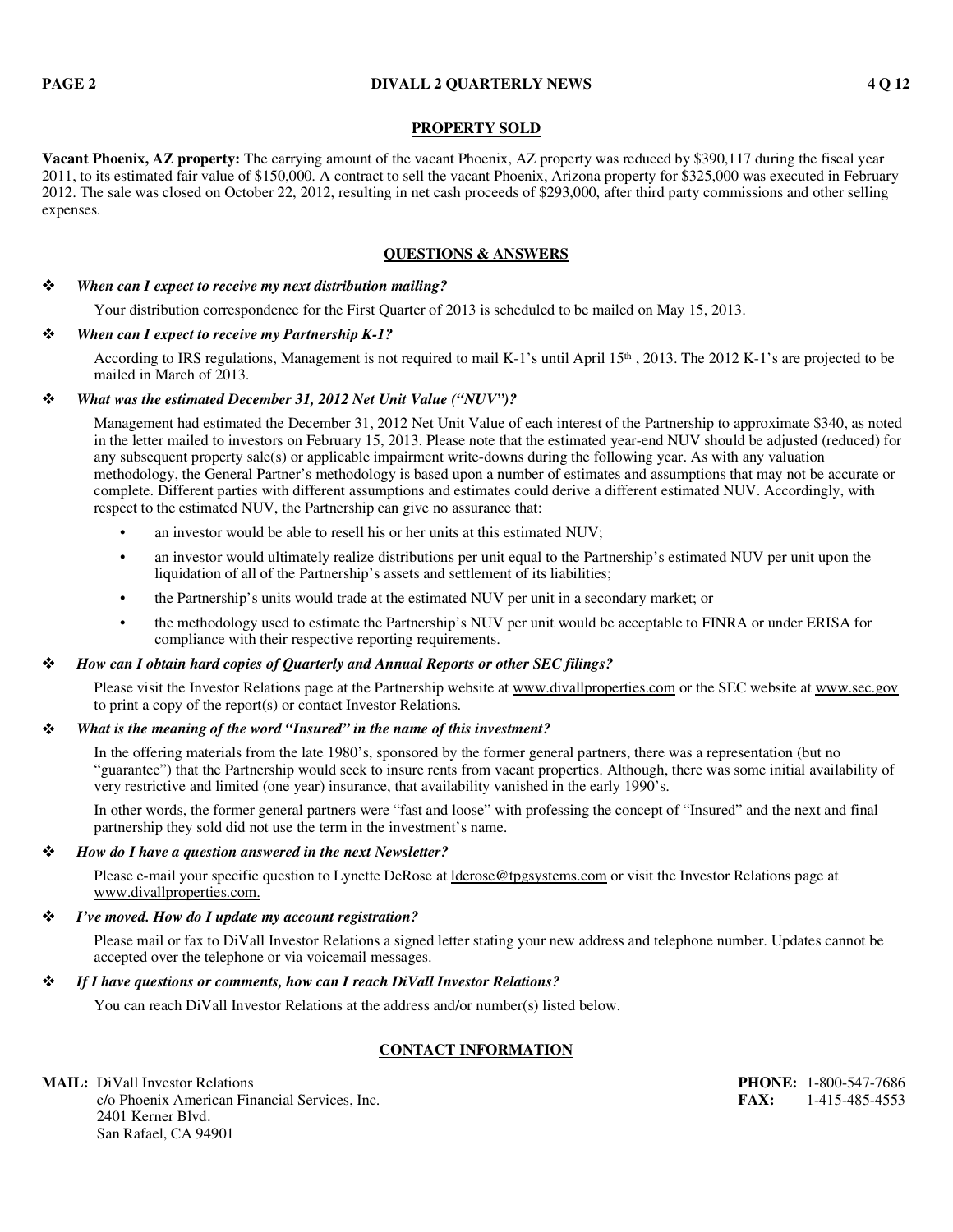#### **DIVALL INSURED INCOME PROPERTIES 2 L.P. ADJUSTED STATEMENTS OF CASH FLOWS FOR THE YEARS ENDED DECEMBER 31, 2012, 2011 and 2010 (Unaudited)**

|                                                                                                                             | 2012                         | 2011                         | 2010                         |
|-----------------------------------------------------------------------------------------------------------------------------|------------------------------|------------------------------|------------------------------|
| <b>Net Cash Flows Provided by Operating Activities</b>                                                                      | 873,067***<br>\$             | 907,476**<br>\$              | $$1,014,\overline{481}**$    |
| Adjustments:                                                                                                                |                              |                              |                              |
| Changes in working capital (a)                                                                                              | (24,958)                     | 33,382                       | 9,375                        |
| Net Cash flows advanced from past or current cash flows (reserved for                                                       |                              |                              |                              |
| future $)$ (b)                                                                                                              | 10.097                       | (16, 659)                    | 4,025                        |
| Cash distributions to General Partner                                                                                       | $(3,448)$ ***                | $(3.081)$ **                 | $(3,260)$ **                 |
| <b>Net Adjusted Cash Flows Provided by Operating Activities</b>                                                             | \$<br>854,758                | \$<br>921,118                | \$1,024,621                  |
| <b>Cash Flows provided by Investing Activities</b>                                                                          | \$<br>340,242                | 468,882                      | 40,379                       |
| <b>Total Adjusted Cash Flows Provided by Operating Activities and Cash</b><br><b>Flows Provided by Investing Activities</b> | \$1,195,000                  | \$1,390,000                  | \$1,065,000                  |
|                                                                                                                             | (1)<br>2012<br><b>ACTUAL</b> | (2)<br>2011<br><b>ACTUAL</b> | (3)<br>2010<br><b>ACTUAL</b> |
| <b>4th Quarter Cash Distribution</b>                                                                                        | 550,000***<br>S              | 640,000*<br>\$               | 280,000*<br>S                |
| 4th Quarter Cash Distribution per Limited Partner Unit                                                                      | \$<br>11.88                  | 13.83                        | 6.05                         |
| <b>Date Mailed</b>                                                                                                          | 2/15/2013                    | 2/15/2012                    | 2/15/2011                    |
| 3rd Quarter Cash Distribution                                                                                               | 230,000**<br>\$              | 230,000**                    | 275,000**<br>\$              |
| 3rd Quarter Cash Distribution per Limited Partner Unit                                                                      | \$<br>4.97                   | \$<br>4.97                   | \$<br>5.94                   |
| <b>Date Mailed</b>                                                                                                          | 11/15/2012                   | 11/15/2011                   | 11/15/2010                   |
| 2nd Quarter Cash Distribution                                                                                               | 180,000**<br>\$              | 265,000**<br>\$              | 305,000**<br>\$              |
| 2nd Quarter Cash Distribution per Limited Partner Unit                                                                      | \$<br>3.89                   | \$<br>5.73                   | \$<br>6.59                   |
| <b>Date Mailed</b>                                                                                                          | 8/15/2012                    | 8/15/2011                    | 8/13/2010                    |
| <b>1st Quarter Cash Distribution</b>                                                                                        | 235,000**<br>\$              | 255,000**                    | 205,000**<br>S               |
| 1st Quarter Cash Distribution per Limited Partner Unit                                                                      | \$<br>5.08                   | \$<br>5.51                   | \$<br>4.43                   |
| <b>Date Mailed</b>                                                                                                          | 5/13/2012                    | 5/13/2011                    | 5/14/2010                    |
| <b>Total Cash Distributions for 1st through 4th Quarters</b>                                                                | \$1,195,000                  | \$1,390,000                  | \$1,065,000                  |
| <b>Total Cash Distributions per Limited Partner unit</b>                                                                    | 25.82                        | 30.03                        | 23.01                        |
| <b>Number of outstanding Limited Partner units*</b>                                                                         | 46,280.30                    | 46,280.30                    | 46,280.30                    |

(1) Each quarter's distributions includes the Buyer's Note receivable payments related to the 2009 installment sale of the Panda Buffet, Grand Forks, ND property. The 4th quarter's distribution also includes the \$293,000 in net sale proceeds from the October 2012 sale of the Vacant Phoenix, AZ property and the \$32,000 principal payment that resulted from the two year extension of the Buyer's Note receivable on the 2009 installment sale of the Panda Buffet, Grand Forks, ND property.

(2) Each quarter's distributions includes the Buyer's Note receivable payments related to the 2009 installment sale of the Panda Buffet, Grand Forks, ND property. The 4th quarter distribution also includes the \$444,000 in net sale proceeds from the November of 2011 sale of the Denny's, Phoenix , AZ property.

- (3) Each quarter's distributions includes the Buyer's Note receivable payments related to the 2009 installment sale of the Panda Buffet, Grand Forks, ND property.
- \* As reported in applicable Annual Report filed on 10-K with the SEC<br>\*\* As reported in applicable Querterly Peport filed on 10-Q with the SE
- \*\* As reported in applicable Quarterly Report filed on 10-Q with the SEC<br>\*\*\* Inaudited preliminary information. Annual report filed on 10-K wet to
- Unaudited preliminary information. Annual report filed on 10-K yet to be filed with the SEC
- (a) Timing differences arising from the payment of certain liabilities in a period other than that in which the expense is recognized in determining net income may distort the actual cash flow that operations generate. Therefore, Management adjusts the Partnership's GAAP cash flow provided by operations to record such amounts in the period in which the liability was actually incurred and reserved for payment.
- (b) As deemed necessary, Management adjusts the Partnership's GAAP cash flow provided by operations for cash flows advanced from past cash flows or current cash flows reserved for future distributions to allow the Partnership to operate normally.

#### **Non-GAAP Financial Disclosure**

Adjusted cash flow provided by operating activities is a non-GAAP financial measure that represents cash flow provided by operating activities on a GAAP basis adjusted for certain timing differences and cash flow advances (deferrals) as described above. Management believes that adjusted cash flow from operating activities is a useful supplemental measure for assessing the cash flow generated from the Partnership's period and is used in evaluating quarterly cash distributions to limited partners. Adjusted cash flow from operating activities should not be considered as an alternative for cash flow from operating activities computed on a GAAP basis as a measure of our liquidity.